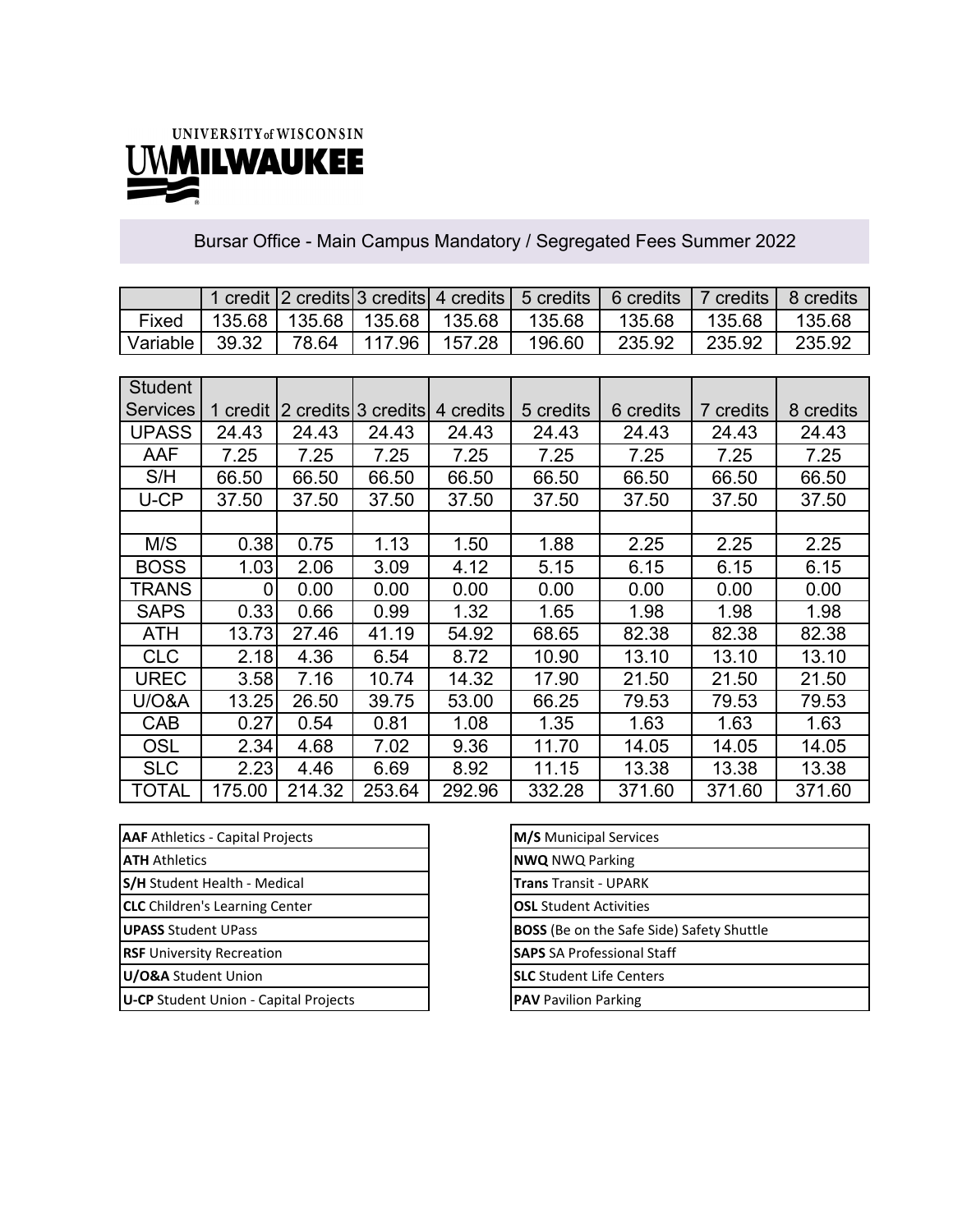|                 | 1 credit                       |                            | 2 credits 3 credits | 4 credits | 5 credits      | 6 credits                             | <b>7 Credits</b> | 8 Credits |
|-----------------|--------------------------------|----------------------------|---------------------|-----------|----------------|---------------------------------------|------------------|-----------|
| Fixed           | 17.21                          | 34.42                      | 51.63               | 68.84     | 86.05          | 103.27                                | 103.27           | 103.27    |
|                 |                                |                            |                     |           |                |                                       |                  |           |
| <b>Student</b>  |                                |                            |                     |           |                |                                       |                  |           |
| <b>Services</b> | 1 credit                       |                            | 2 credits 3 credits | 4 credits | 5 credits      | 6 credits                             | 7 credits        | 8 credits |
| CAB             | 2.82                           | 5.62                       | 8.44                | 11.28     | 14.08          | 16.93                                 | 16.93            | 16.93     |
| DC              | 0.95                           | 1.90                       | 2.84                | 3.78      | 4.73           | 5.68                                  | 5.68             | 5.68      |
| Health          | 2.58                           | 5.16                       | 7.74                | 10.30     | 12.89          | 15.48                                 | 15.48            | 15.48     |
| Lect            | 0.12                           | 0.24                       | 0.36                | 0.48      | 0.60           | 0.70                                  | 0.70             | 0.70      |
| Career          | 2.35                           | 4.70                       | 7.05                | 9.40      | 11.75          | 14.08                                 | 14.08            | 14.08     |
| <b>MHC</b>      | 2.81                           | 5.62                       | 8.43                | 11.24     | 14.05          | 16.85                                 | 16.85            | 16.85     |
| <b>SGA</b>      | 1.21                           | 2.42                       | 3.63                | 4.84      | 6.05           | 7.26                                  | 7.26             | 7.26      |
| <b>StLife</b>   | 2.79                           | 5.58                       | 8.37                | 11.16     | 13.95          | 16.72                                 | 16.72            | 16.72     |
| <b>StUnion</b>  | 1.30                           | 2.60                       | 3.90                | 5.20      | 6.50           | 7.81                                  | 7.81             | 7.81      |
| Muni            | 0.29                           | 0.58                       | 0.87                | 1.16      | 1.45           | 1.76                                  | 1.76             | 1.76      |
|                 |                                |                            |                     |           |                |                                       |                  |           |
| Total           | 17.22                          | 34.42                      | 51.63               | 68.84     | 86.05          | 103.27                                | 103.27           | 103.27    |
|                 |                                |                            |                     |           |                |                                       |                  |           |
| <b>CAB</b>      | <b>Campus Activities Board</b> |                            |                     |           | <b>MHC</b>     | <b>Mental Health Counseling</b>       |                  |           |
| <b>DC</b>       | <b>Diversity Center</b>        |                            |                     |           | <b>SGA</b>     | <b>Student Government Association</b> |                  |           |
| <b>Health</b>   |                                | <b>Health and Wellness</b> |                     |           | <b>StLife</b>  | <b>Student Life</b>                   |                  |           |
| Lect            |                                | <b>Lectures Committee</b>  |                     |           | <b>StUnion</b> | <b>Student Union</b>                  |                  |           |
| <b>Career</b>   | <b>Career Services</b>         |                            |                     |           | Muni           | <b>Municipal Services</b>             |                  |           |

## Bursar Office - Washington County / Segregated Fees Summer 2022